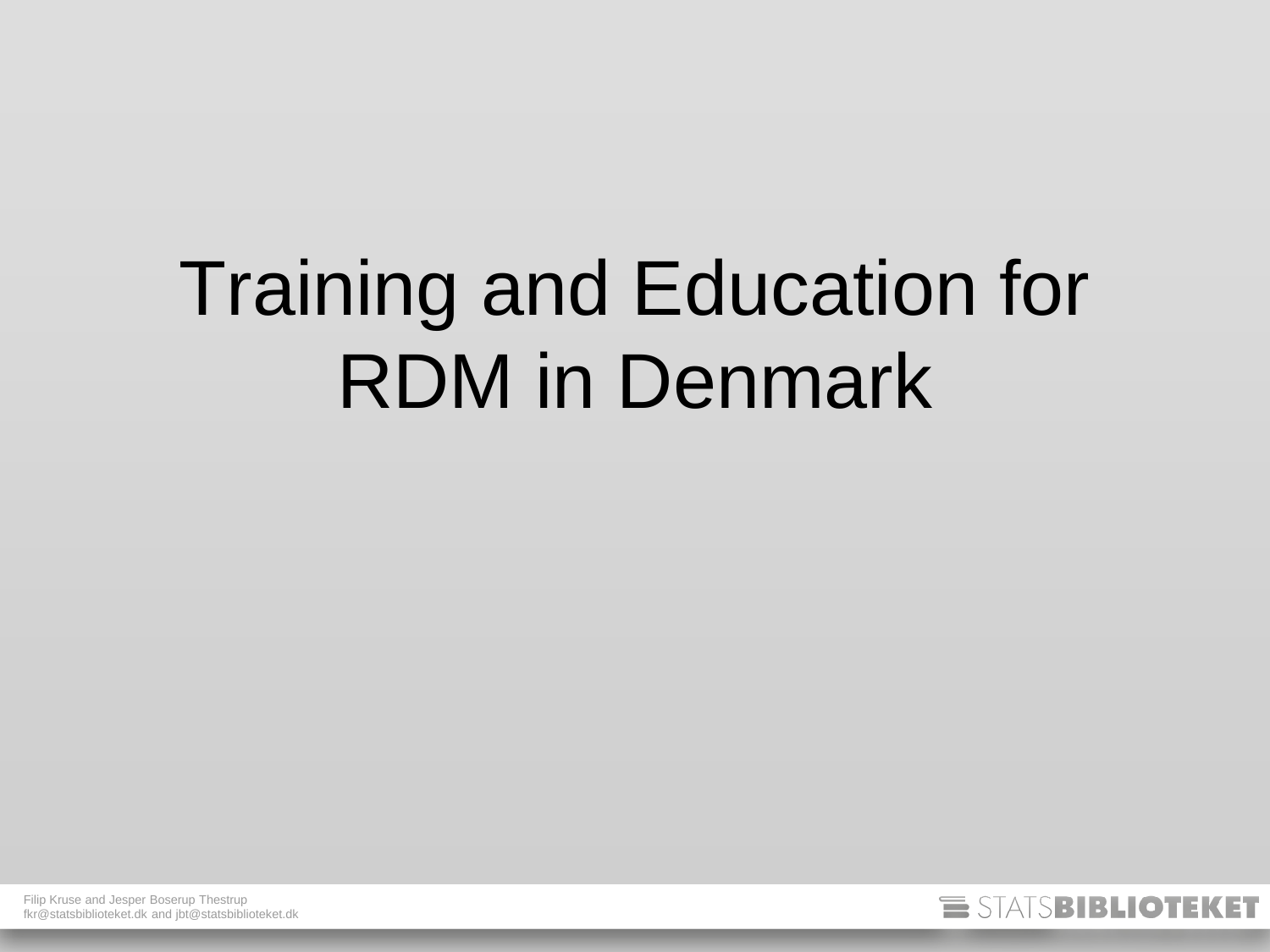# National projects and local activities

- Data Management in Practice (DMIP)
- National Forum for Research Data Management (DM Forum)
- Partners:
	- Universities and the National State Archives
	- Denmark's Electronic Research Library (DEFF)
	- Danish e-Infrastructure Cooperation (DeIC)

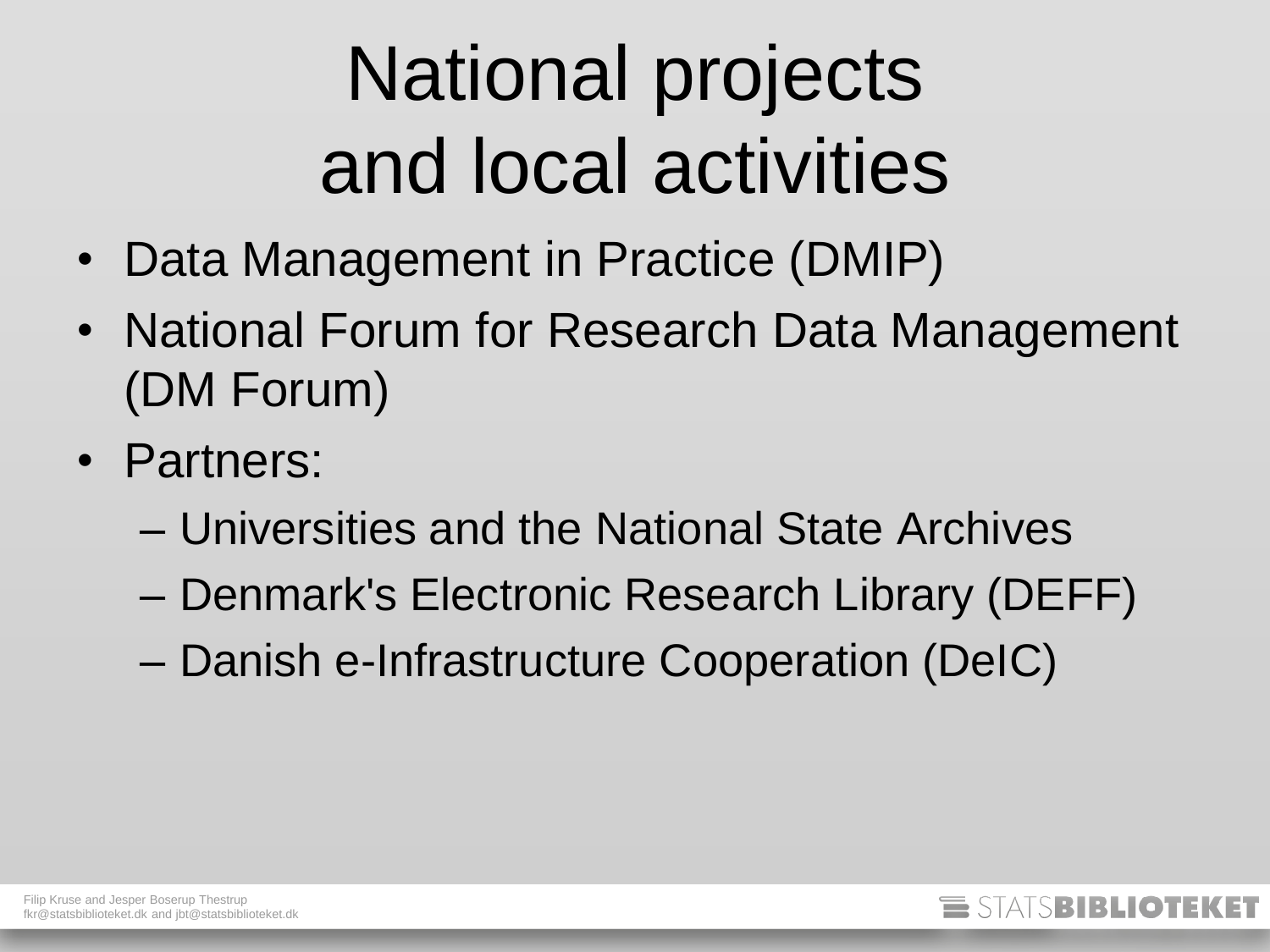### DMIP: Cases and Themes



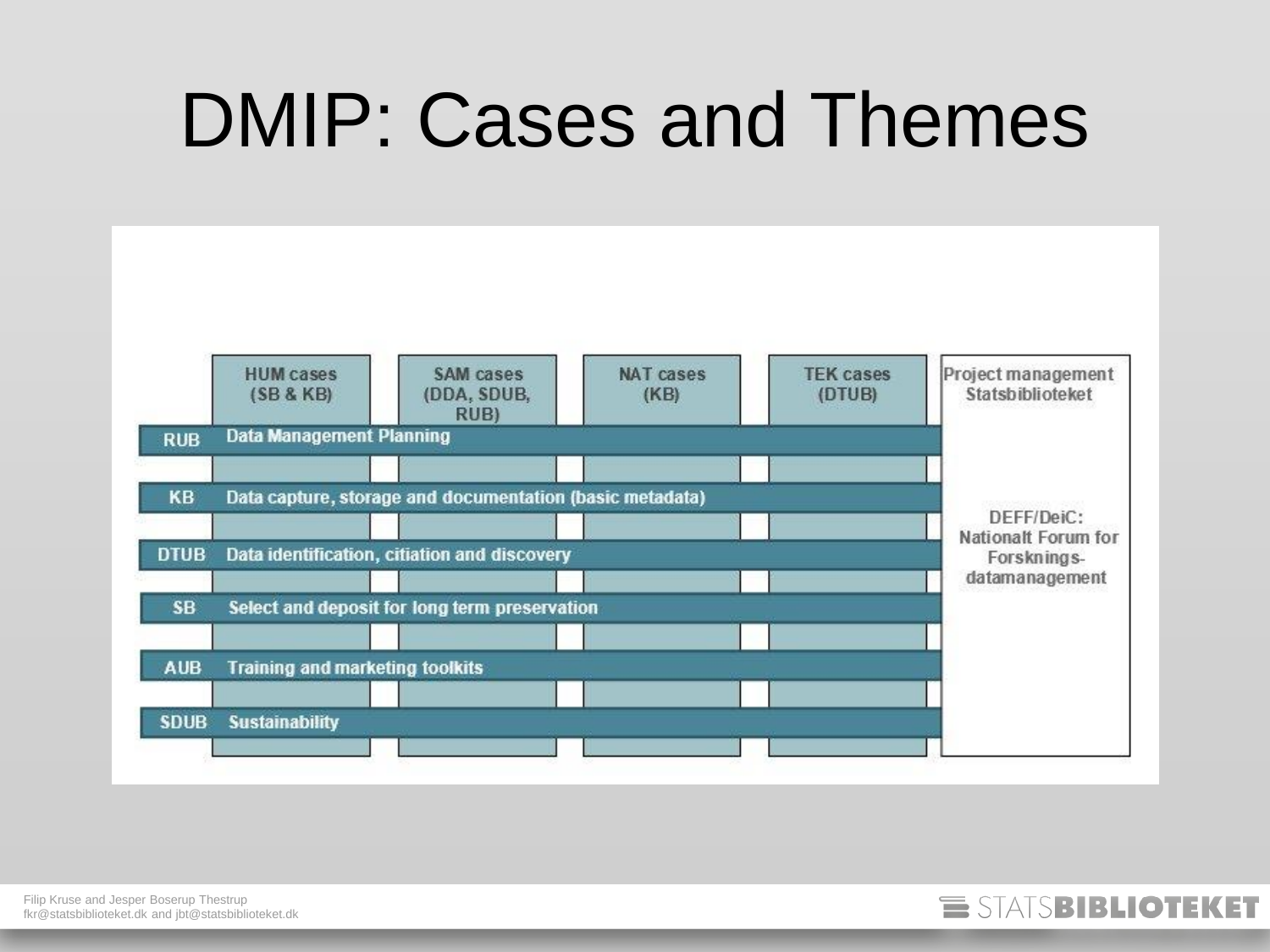### Data management Cases The State and University Library

- Cases and activities on each participating institution as part of the DMIP project - overview
- The cases of The State and University Library: – LARM
	- Probing a Nation's Web Domain

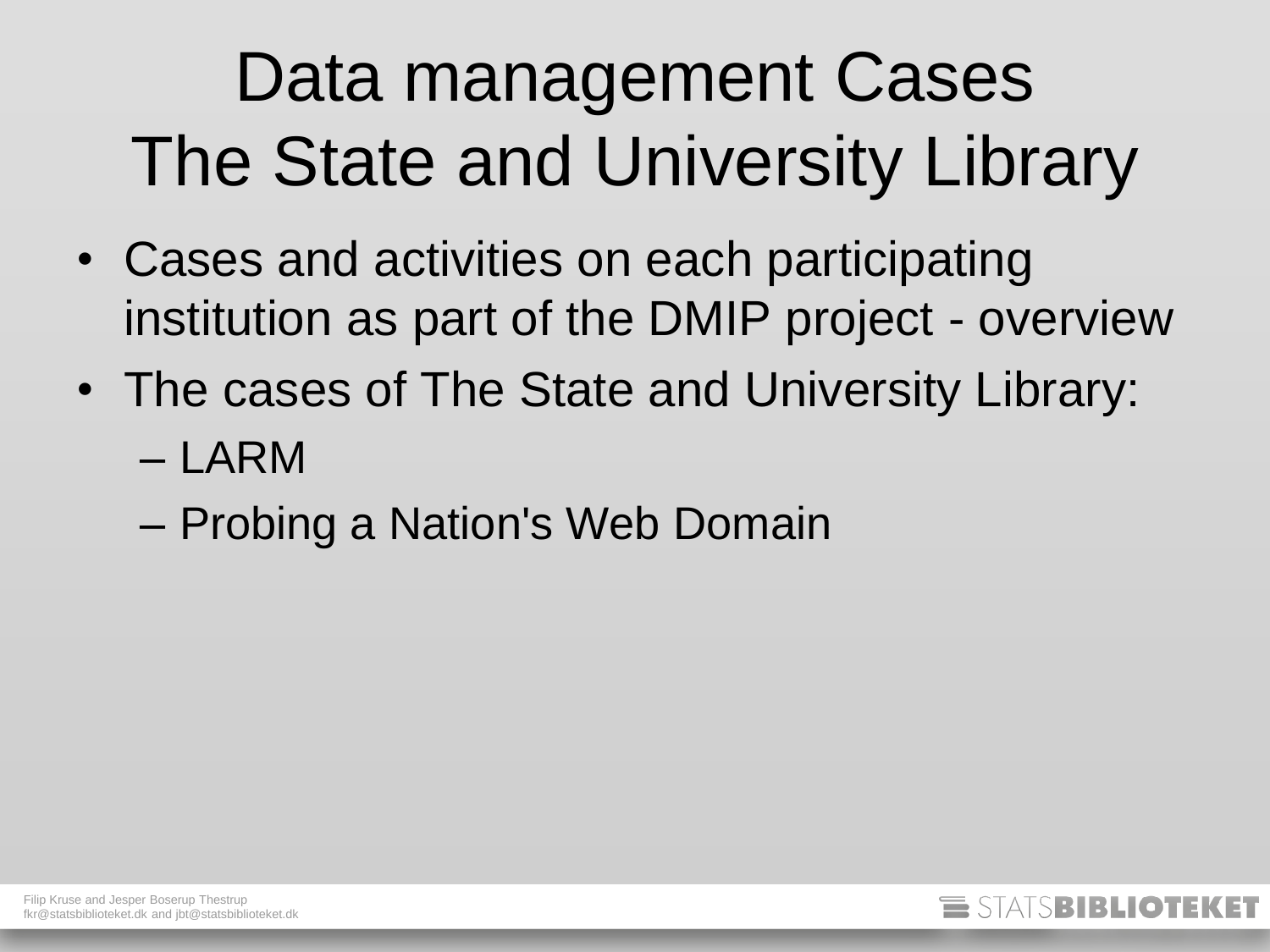#### Training activities in relation to cases

- In both cases researchers were introduced to a Data Management Plan related to use of the library's data. Staff members assisted the researchers to complete the plan
- The experiences will be used to develop a local version of a DMP-plan and future support in DM

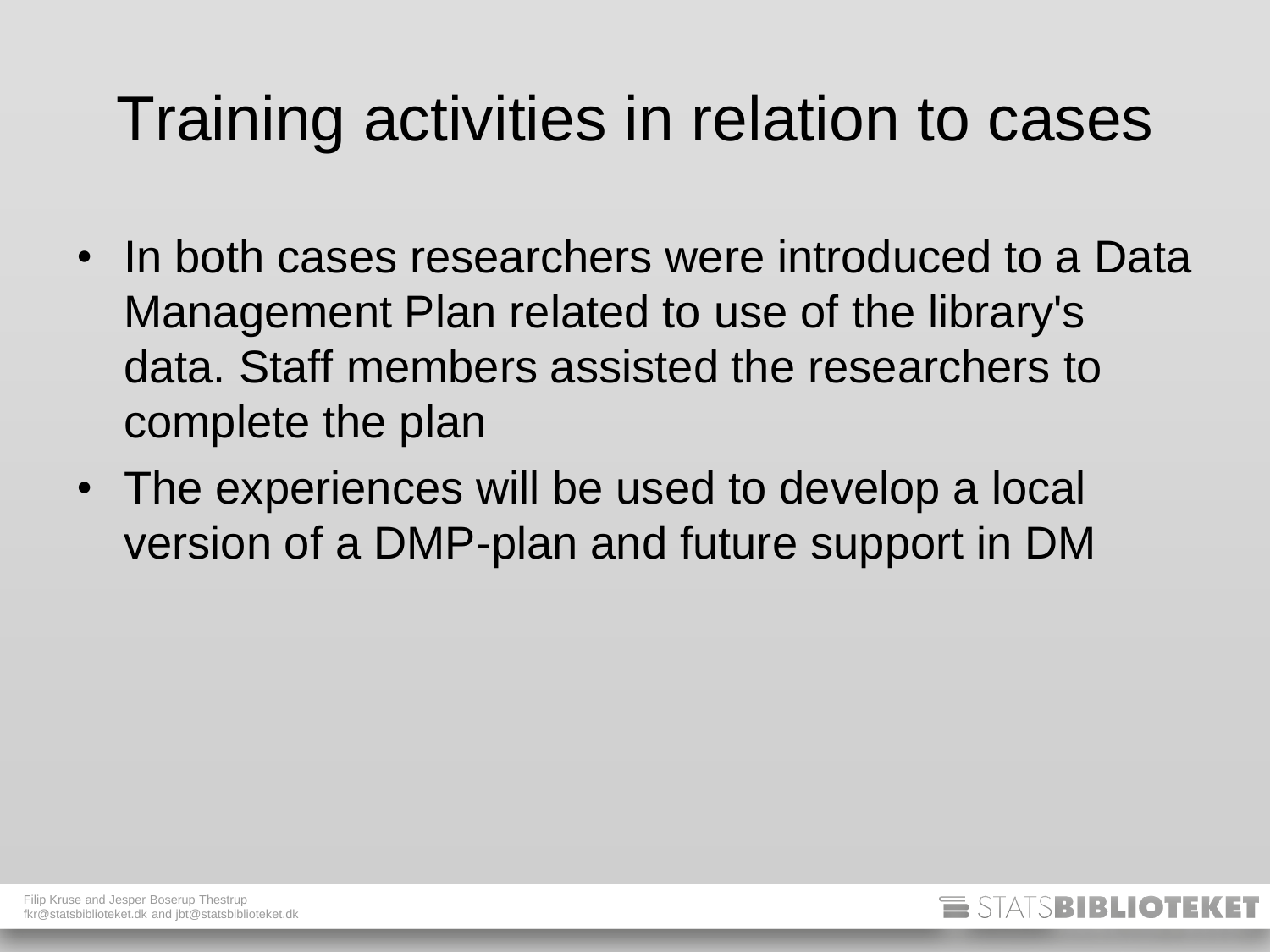## Train the Trainer

- Course organized by Aalborg University Library
- Part of DMIP and DM Forum activities
- Presentation of Essentials 4 Data Support and other services

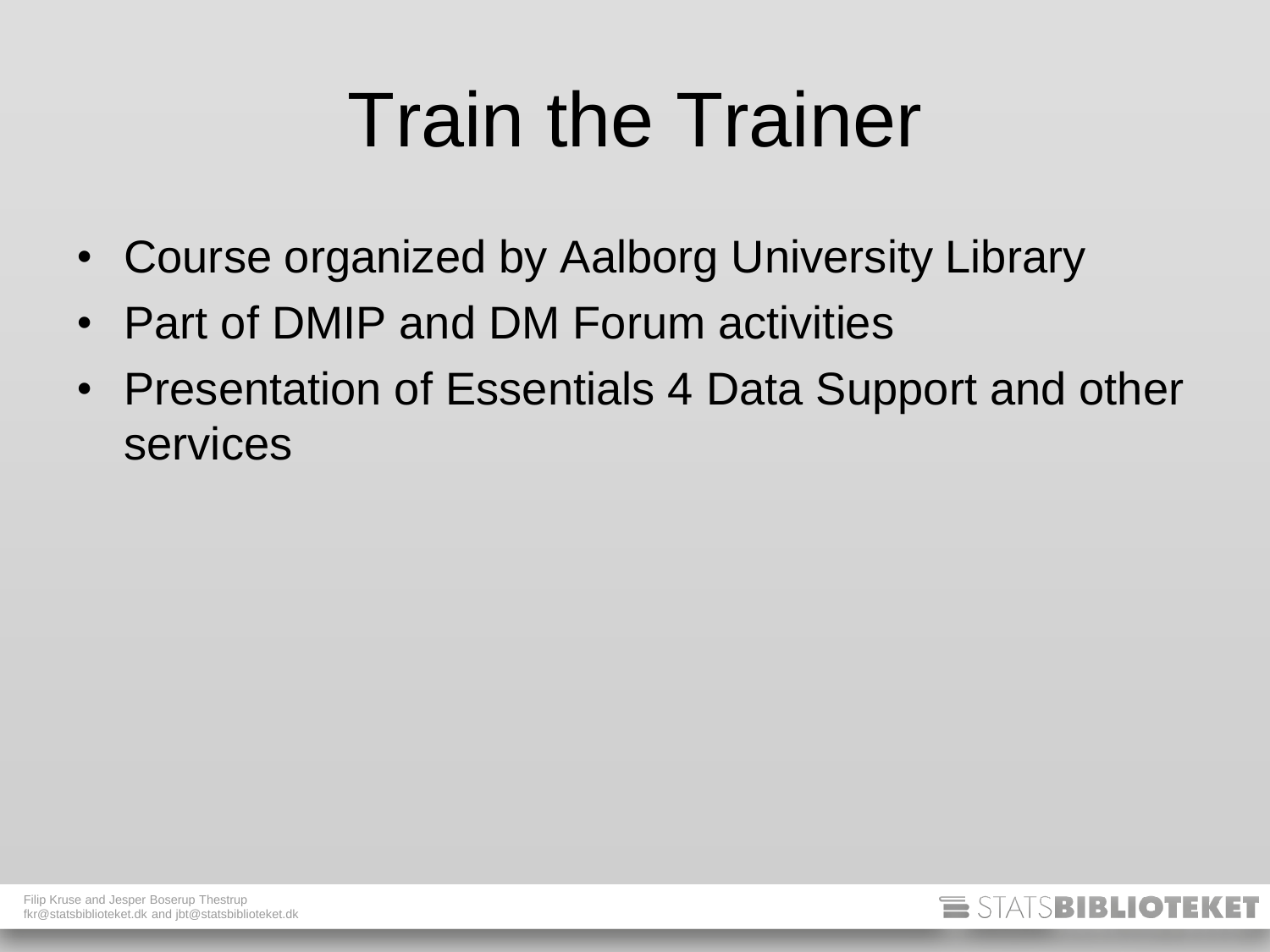### Other activities

- Activities at all the involved institutions
	- Technical University of Denmark (DTU) has established an department handling Data Management
	- University of Southern Denmark (SDU) has established a local version of the DM forum and are deeply involved in activities regarding medical data (OPEN)
	- $-$  + more….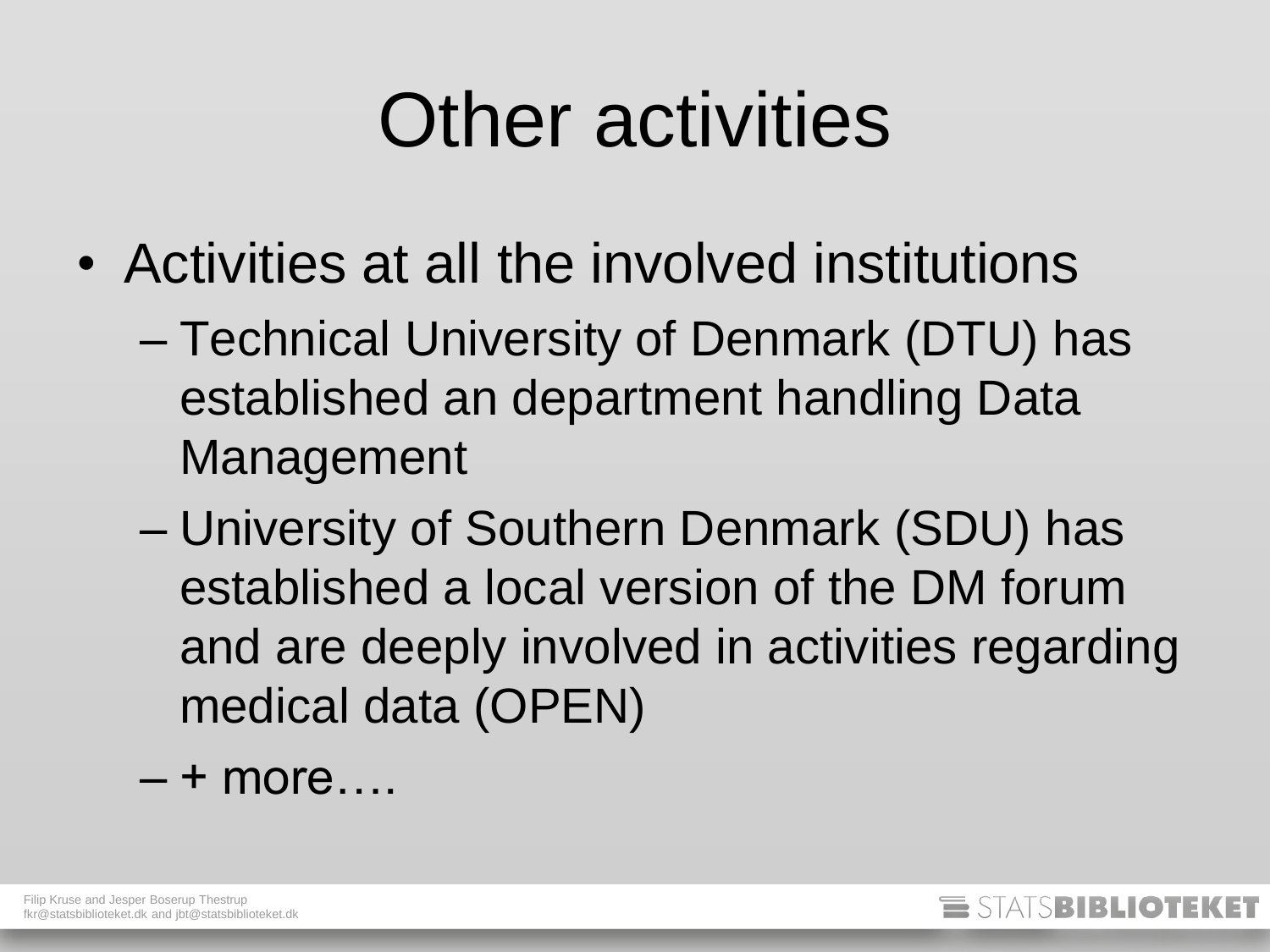### Experiences so far

- Library and University staff must be trained
- Services must be developed in close cooperation with researchers
- The different tutorial materials must have cases from **Denmark**
- The services must be discipline specific
- The services must be integrated within the services of Ph.D.-schools and other agencies helping researchers with applications and funding
- Review of the project in 2017